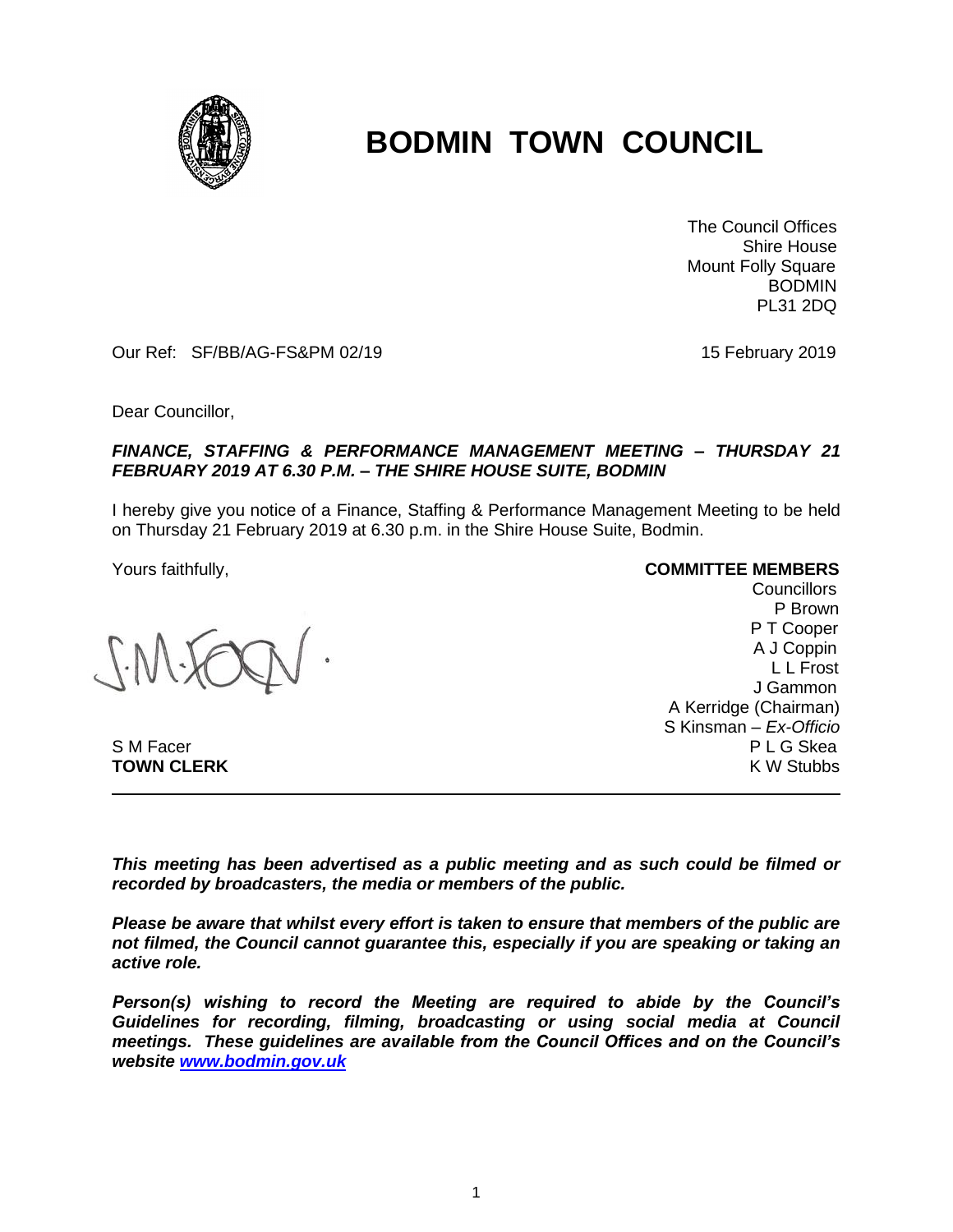## **A G E N D A**

## **Please note that this Committee must have a quorum of five people**

- 1. **CHAIRMAN'S ANNOUNCEMENTS AND APOLOGIES**
- 2. **PUBLIC REPRESENTATION SESSION – An opportunity for local residents to make representations or ask questions relating to items on this agenda.** (Note: a maximum of 15 minutes will be allocated for this session and there will be a time constraint of 5 minutes per speaker);
- 3. Declarations of Interest Members to declare interests in respect of any item on the agenda;
- 4. Minutes of the Finance, Staffing and Performance Management Committee Meeting held on 13 December 2018 (copy enclosed);
- 5. Minutes of the FS&PM Committee (Budget) Meeting held on 3 January 2019 (copy enclosed);
- 6. Correspondence, to include:
	- (a) Letter from Sowenna Appeal requesting support dated 3 January 2019 (copy letter enclosed);
	- (b) Email from New Life Church, Bodmin regarding regular Sunday bookings of the Shire House Suite (copy email enclosed);
	- (c) Any other important item of correspondence which the Mayor considers appropriate;
- 7. To consider the draft Treasury Management Strategy and Annual Investment Strategy (copy enclosed);
- 8. To consider the draft Credit Management Code of Practice (copy enclosed);
- 9. Review of Cemetery Charges 2019/20, to include:
	- (a) Review of Bodmin Town Council Cemetery Fees (copy enclosed);
	- (b) Draft Cemetery Fees from 1 April 2019 (copy enclosed);
	- (c) Parish/Town Council Comparison of Interment fees and Exclusive Rights fees (copy enclosed);
- 10. Notes from meeting of Shire House Working Party held on 7 February 2019 (copy enclosed);
- 11. Fair Park May Fair provision dates Thursday 9 to Sunday 19 May 2019, with operational days of Saturday 11th to Saturday 18th May;
- 12. Year to date budget 31 January 2019 RFO to report on variances (copies enclosed);
- 13. Risk management update (copy enclosed);
- 14. To consider and, if appropriate, pass for payment the Schedule of Accounts for February 2019 (to follow);